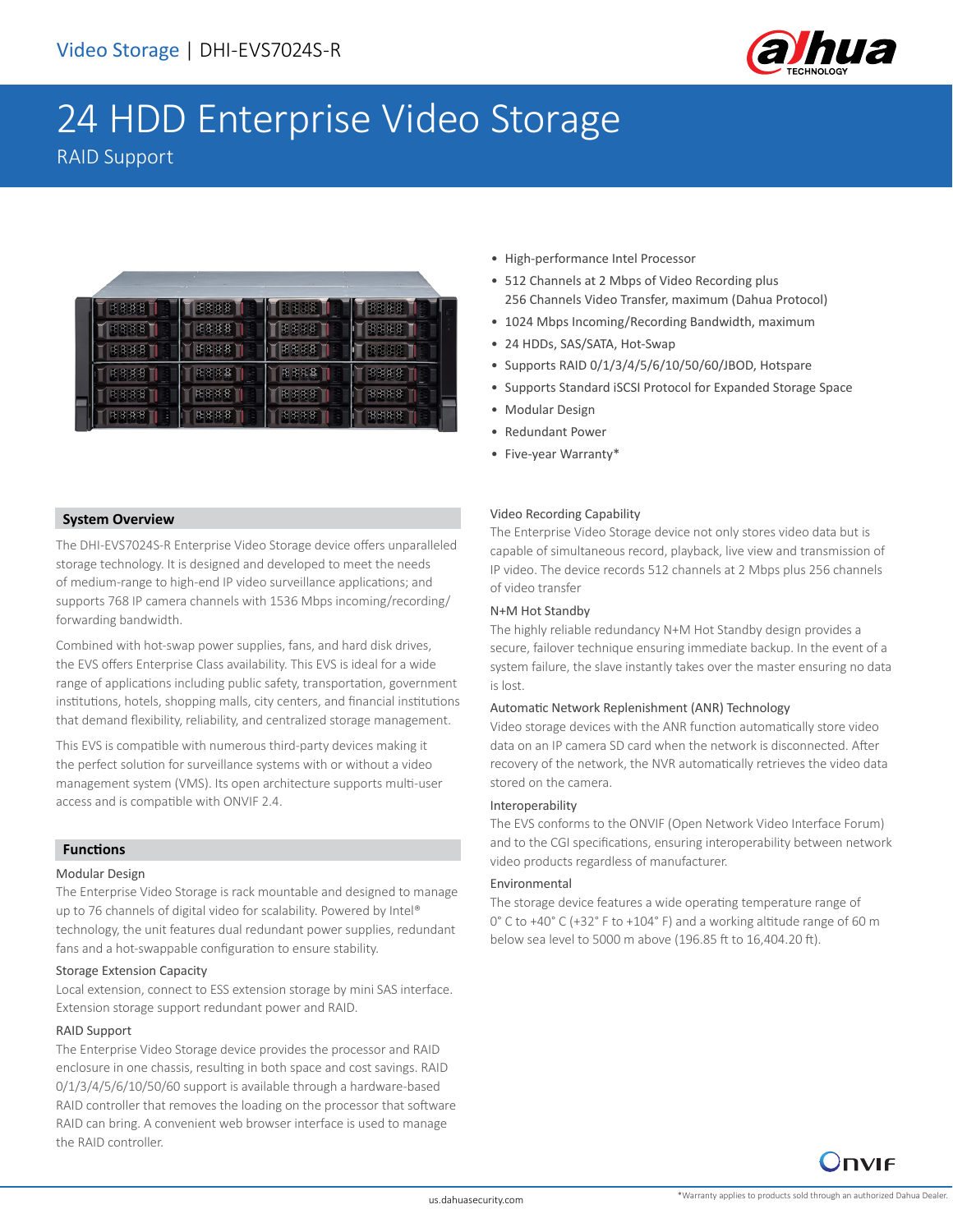# Video Storage | DHI-EVS7024S-R

## **Technical Specification**

|--|

| System                                    |                                                                                                                                                                    |  |  |
|-------------------------------------------|--------------------------------------------------------------------------------------------------------------------------------------------------------------------|--|--|
| <b>Main Processor</b>                     | 64-bit High-performance Intel Processor                                                                                                                            |  |  |
| Controller                                | Single Controller                                                                                                                                                  |  |  |
| Memory                                    | 8 GB by default (expandable to 16 GB)                                                                                                                              |  |  |
| <b>Operating System</b>                   | <b>Embedded LINUX</b>                                                                                                                                              |  |  |
| User Interface                            | Web-based                                                                                                                                                          |  |  |
| Working Mode                              |                                                                                                                                                                    |  |  |
| <b>IP SAN Mode</b>                        | Storage bandwidth shall not be less than 3.6 Gbps                                                                                                                  |  |  |
| Storage                                   |                                                                                                                                                                    |  |  |
| <b>HDD Capacity</b>                       | 24 HDDs, Up to 10 TB capacity for each HDD<br>SAS/SATA HDD composite connection                                                                                    |  |  |
| Mini-SAS                                  | Two (2) Ports, for storage extension                                                                                                                               |  |  |
| <b>HDD</b> Installation                   | Additional HDD Bracket,<br>HDD Hot-swap, HDD Online Replacement                                                                                                    |  |  |
| <b>HDD Mode</b>                           | Single,<br>RAID 0/1/3/4/5/6/10/50/60<br>(Enterprise-level HDDs are recommended),<br>JBOD, Hotspare                                                                 |  |  |
| Storage Management                        |                                                                                                                                                                    |  |  |
| <b>HDD Manager</b>                        | Non-working HDD hibernation guarantees sound<br>ventilation, reduced power consumption, and<br>enhanced HDD life<br>HDD bad track mapping to enhance HDD life span |  |  |
| <b>RAID Rebuild</b>                       | Dynamically adjust RAID rebuild speed to guarantee<br>system load balance                                                                                          |  |  |
| Logic Volume Manager                      | iSCSI volume management,<br>NAS (SMB/NFS/FTP) volume management                                                                                                    |  |  |
| Snapshot                                  | Snapshot function creates user volume to back data                                                                                                                 |  |  |
| <b>Extract Frame</b>                      | Extracting P-frame function.<br>Customized extracting period and frame rate setup.                                                                                 |  |  |
| <b>Cluster Service</b>                    | N+M cluster service                                                                                                                                                |  |  |
| <b>Automatic Network</b><br>Replenishment | After disconnection, system downloads record<br>file from the SD card on the network camera to<br>maintain the full record file                                    |  |  |
| <b>Shortcut RAID Creation</b>             | One-button RAID creation                                                                                                                                           |  |  |
| Playback and Backup                       |                                                                                                                                                                    |  |  |
| Search Mode                               | Time/Date, Channel, Alarm, MD and Exact Search<br>(accurate to one second)                                                                                         |  |  |
| <b>Playback Function</b>                  | Play, Pause, Stop, Fast play, Slow play, Full screen,<br>Backup selection, Digital zoom                                                                            |  |  |
| Backup Mode                               | USB Device, Network, eSATA Device                                                                                                                                  |  |  |
| Third-party Support                       |                                                                                                                                                                    |  |  |
| Third-party Support                       | Dahua, AEBell, Arecont, AXIS, Dynacolor, HIKVISION,<br>LG, Panasonic, PSIA, Samsung, Sony, Vivotec                                                                 |  |  |

| Recording                      |                                                                                                                                                                 |  |  |  |
|--------------------------------|-----------------------------------------------------------------------------------------------------------------------------------------------------------------|--|--|--|
| IP Camera Input                | 768 Channels                                                                                                                                                    |  |  |  |
| <b>Record Rate</b>             | 1024 Mbps                                                                                                                                                       |  |  |  |
| Video Recording<br>Performance |                                                                                                                                                                 |  |  |  |
| Dahua Protocol                 | 512 ch at 2 Mbps plus 256 ch video transfer                                                                                                                     |  |  |  |
| <b>ONVIF Protocol</b>          | 400 ch at 2 Mbps plus 100 ch video transfer                                                                                                                     |  |  |  |
| Image Recording<br>Performance | 250 ch (image size 500 kb), no video recording                                                                                                                  |  |  |  |
| Record Mode                    | Manual, Schedule (Regular, Continuous), Motion<br>Detection, Alarm                                                                                              |  |  |  |
| Record Interval                | 1 min to 120 min (default 60 min)<br>Pre-record 1 s to 30 s, Post-record 10 s to 300 s,<br>I-frame storage by period.                                           |  |  |  |
| Auxiliary Interface            |                                                                                                                                                                 |  |  |  |
| <b>USB</b>                     | One (1) USB 3.0                                                                                                                                                 |  |  |  |
| Multiplex Interface            | One (1) USB 2.0 plus eSATA multiplex interface                                                                                                                  |  |  |  |
| RS232                          | One (1) Port, for PC communication and keyboard                                                                                                                 |  |  |  |
| <b>RS485</b>                   | One (1) Port, for PTZ control                                                                                                                                   |  |  |  |
| Alarm                          | Input: Four (4) Channels<br>Output: Four (4) Channels                                                                                                           |  |  |  |
| Network                        |                                                                                                                                                                 |  |  |  |
| Interface                      | One (1) Management Port, RJ-45 (10/100/1000 Mbps)<br>Four (4) Data Ports, RJ-45 (10/100/1000 Mbps)                                                              |  |  |  |
| Network Mode                   | Multi-address, Fault-tolerance, Load balance,<br>Link aggregation                                                                                               |  |  |  |
| <b>Network Function</b>        | HTTP, HTTPs, TCP/IP, IPv4/IPv6, UPnP, RTP, RTCP,<br>RTSP, UDP, SMTP, NTP, DHCP, DNS, IP Filter,<br>PPPoE,DDNS, iSCSI, SMB, NFS, FTP, Alarm Server, IP<br>Search |  |  |  |
| <b>Expansion Interface</b>     | 2 GB Optical Fiber Interface                                                                                                                                    |  |  |  |
| Max. User Access               | 128 Users                                                                                                                                                       |  |  |  |
| <b>Smart Phone</b>             | IOS, Android                                                                                                                                                    |  |  |  |
| Interoperability               | ONVIF 2.4, CGI Conformant                                                                                                                                       |  |  |  |
| Electrical                     |                                                                                                                                                                 |  |  |  |
| Power Supply                   | 100 VAC to 240 VAC, 47 to 63 Hz<br>1 + 1 Redundant power, Hot-swap                                                                                              |  |  |  |
| <b>Power Consumption</b>       | 200 W to 400 W (with HDD)                                                                                                                                       |  |  |  |
| Fan                            | 12 VDC, 1.5 A, Diameter 80 mm<br>MTBF: > 100,100 hours, Hot-swap                                                                                                |  |  |  |
| Environmental                  |                                                                                                                                                                 |  |  |  |
| <b>Working Conditions</b>      | 0° C to +40° C (+32° F to +104° F), 10 % to 80% RH                                                                                                              |  |  |  |
| <b>Storage Conditions</b>      | -20° C to +70° C (-4° F to +158° F), 5% to 90% RH                                                                                                               |  |  |  |
| <b>Working Altitude</b>        | -60.0 m to 5000.0 m (196.85 ft to 16,404.20 ft)                                                                                                                 |  |  |  |